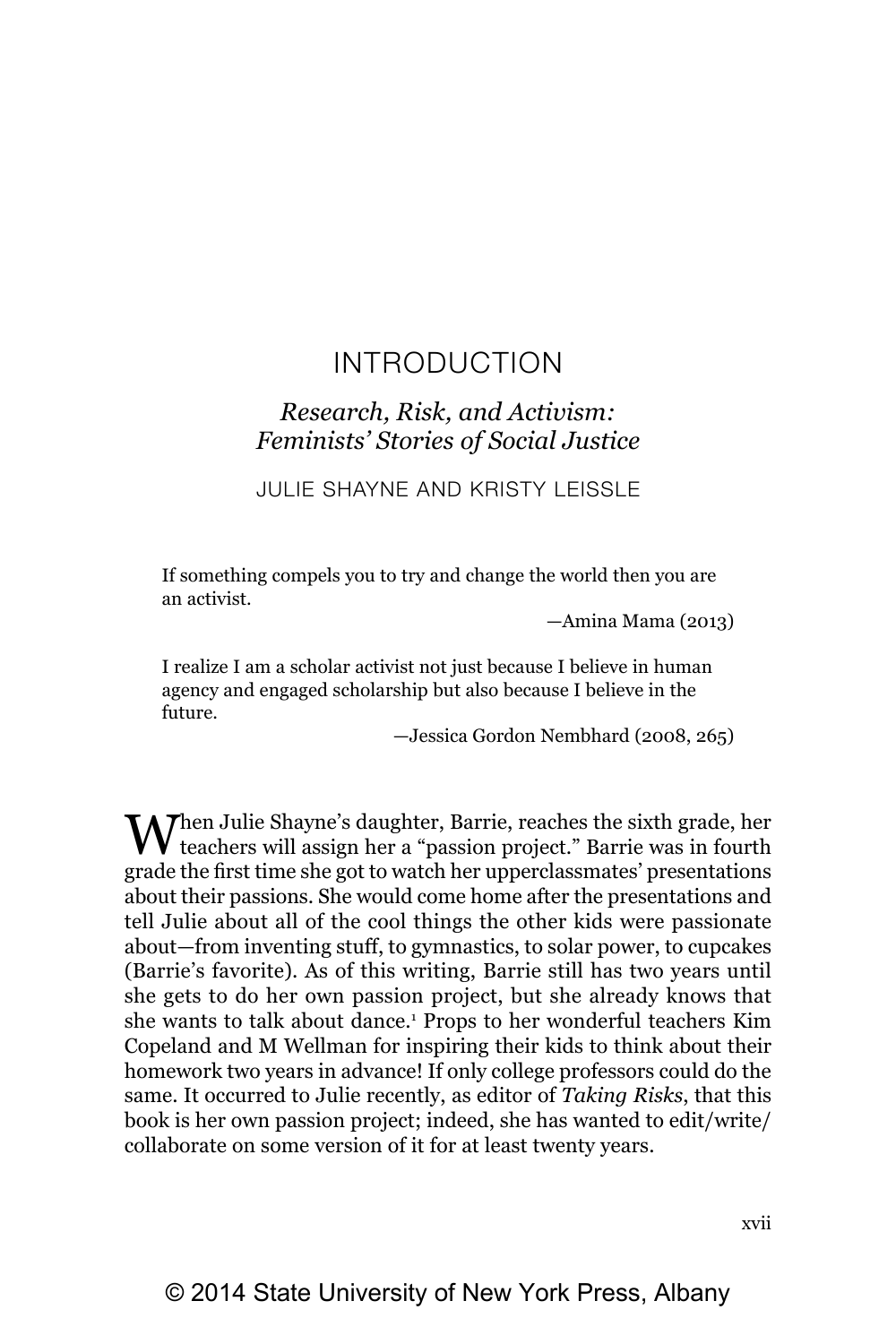This collection is about social justice, feminism, and activist scholarship. Some of the contributors first met via email in preparation for an Imagining America seminar in Seattle, Washington, in September 2010. Julie designed the seminar to foster discussion about the tensions inherent in researching justice, resistance, and feminism in the Americas. Potential participants were asked to think about issues such as tensions between the researcher and the "subjects"; the researcher and her academic discipline; the researcher's insider and outsider positions; or competing interpretations of history. In response to her call for papers, Julie received a fascinating collection of essays. At the conference, seminar participants shared research agendas, with the dialogue additionally including discussions of some of the intellectual, political, and personal risks we take as activist scholars. This book is one product of that seminar.2

This introduction provides the conceptual background for understanding the case studies that follow. We begin with discussions of social justice/activist scholarship. Next, we look at the power of storytellers and their stories in documenting and archiving social justice movements and scholarship. We then consider how this collection of activist research and stories is an example of transnational feminist scholarship. Finally, we speak briefly to the risks of activist research.

#### **Social Justice and Activist Scholarship**

The contributors to this volume envision our collection in dialogue with activist scholarship and transnational feminist methodologies, using stories as the bridge between the two. In what follows we do not intend to provide an exhaustive history of either body of literature, but we highlight the key concepts that resonate with and thus provide a useful context for this collection.3 Similarly, this book is not a "how-to" manual for conducting feminist social justice or activist research but rather a collection by scholar activists who do such work.4

What is social justice or activist scholarship? To begin, it is important to note that such scholarship falls under a variety of labels: feminist methods;5 indigenous methodologies;6 participatory action research or action research;<sup>7</sup> public scholarship;<sup>8</sup> community-based research;<sup>9</sup> engaged or critically engaged research,<sup>10</sup> and emancipatory, antiracist, or antioppressive research,<sup>11</sup> to name some of the most commonly used terms.12 And, as is common with all things academic, there is overlap across labels. In this introduction and the chapters that follow, we use the terms "activist scholarship" and "social justice scholarship" interchangeably. The term "social justice scholarship" resonates with this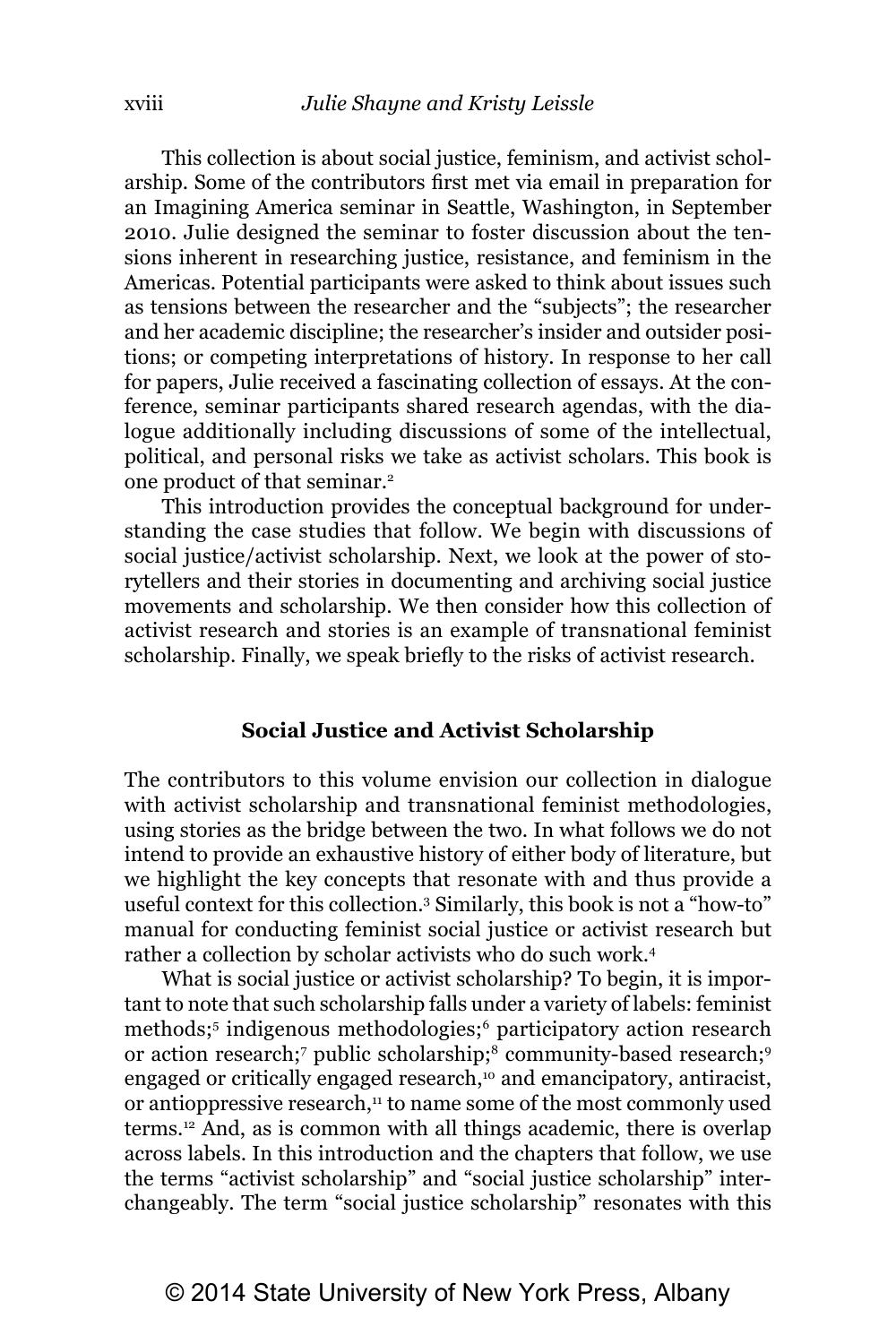#### *Introduction* xix

collection's explicit grounding in a commitment to social justice. By this we mean justice in research, knowledge production, and pedagogy; most importantly, this includes a commitment to supporting the right of everyone to live a life absent of economic, political, social, and personal violence.13 For the contributors to *Taking Risks*, the "social justice" in social justice scholarship refers to the factors that motivate us to research, along with the desired outcome to which we see ourselves contributing.14

Regardless of the preferred label, the commonality in activist scholarship lies in the starting point that methodology, activism, theoretical insights, and reflection are inseparable. This mixture of sentiments is often described as "praxis," a term attributed to educator and theorist Paulo Freire (Nagar and Swarr 2010, 6). Barndt defines praxis as "a cultivated awareness of one's condition and shared experiences: both reflecting and acting upon the world to enact social change; the dynamic interaction of active contemplation and reflective practice" (2011, 149). Similarly and succinctly, Nagar and Swarr define praxis as "the cycle of action, reflection, and action through which human beings work to transform their worlds" (2010, 6).<sup>15</sup> This volume is rooted in a praxis-informed perspective.

Though we see praxis as inherent to activist scholarship, social justice research is about more than praxis. Social justice or activist scholarship, and all of its other names, has different yet overlapping meanings to its practitioners. Julia Sudbury and Margo Okazawa-Rey, editors of *Activist Scholarship: Antiracism, Feminisms, and Social Change* (2009a), define activist scholarship as "the production of knowledge and pedagogical practices through active engagements with, and in the service of, progressive<sup>16</sup> social movements" ([b]3). We prefer their definition because it speaks to the broadness of scholarship: knowledge production (i.e., research) and pedagogy. Speaking more specifically to social justice research, we turn to Bickham Mendez and Potts and Brown. Bickham Mendez maintains that "[t]he aim of politically engaged research is to form an admittedly fragile and difficult coalition between 'grassroots,' 'local,' or 'experiential' knowledge and 'theoretical,' 'data-driven,' or 'scholarly' knowledge" (2008, 140). Similarly, Potts and Brown maintain that "[b]eing an anti-oppressive researcher means that there is political purpose and action to your research work. . . . Anti-oppressive research involves making explicit the political practices of creating knowledge. . . . It is about paying attention to, and shifting, how power relations work in and through the processes of doing research" (2005, 255). $17$ 

A host of common theorists and themes run through social justice and activist scholarship; Antonio Gramsci, Paulo Freire, Orlando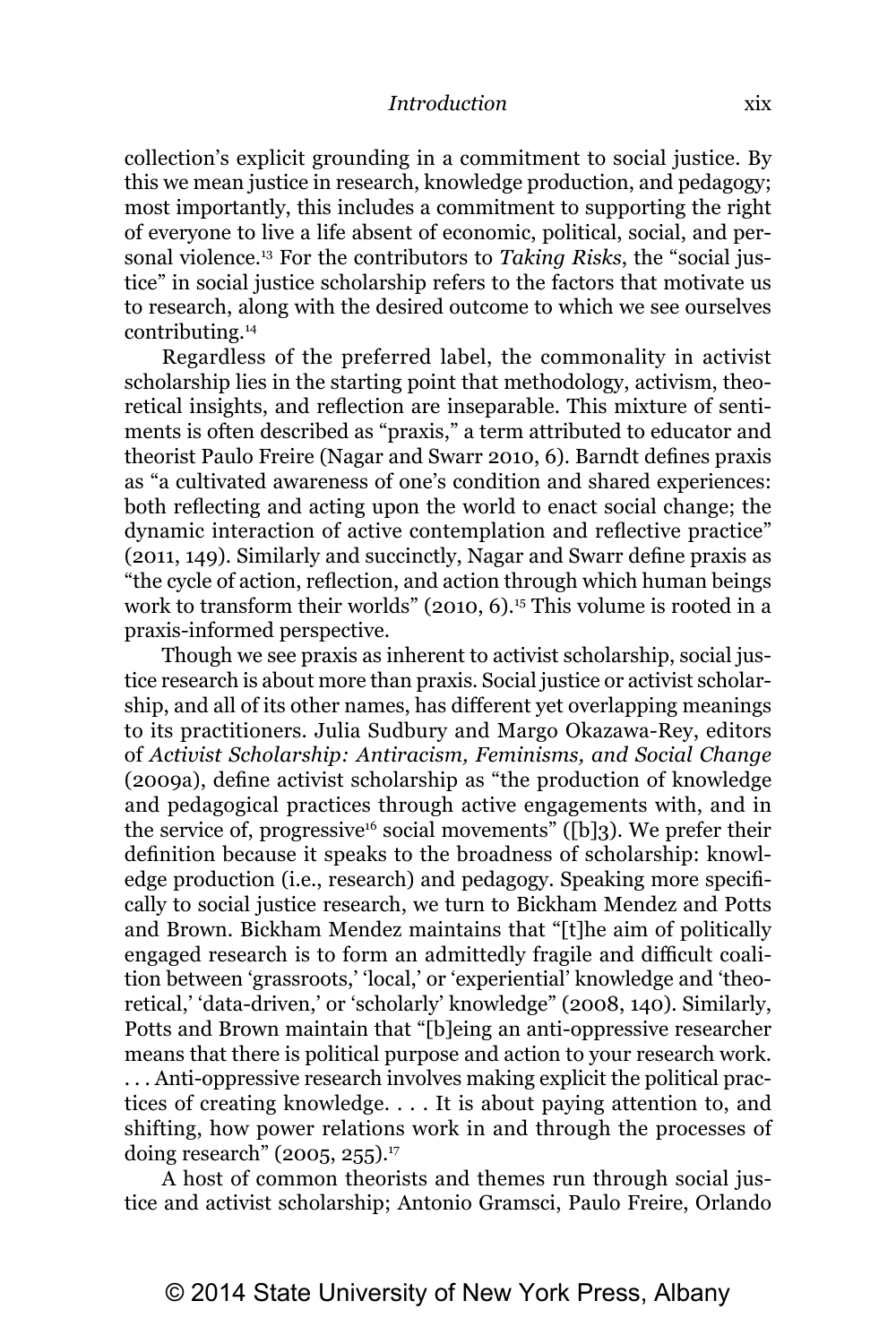Fals-Borda, and Michel Foucault have proven quite influential. Gramsci's  $(1971)^{18}$  theories of power, hegemony, and "organic intellectuals" (discussed below) help social justice scholars articulate the power of knowledge as communicated through cultural institutions, combined with the lack of access nonelite sectors have to advancing knowledge claims. Freire (1983) and Fals-Borda (1979; 1991) articulate ideas of popular education and research where the learners and educators, researchers and researched should ultimately be one and the same. Similarly, accessing, communicating, and teaching knowledge are forms of power from which popular classes are excluded if they are not active participants in those processes (see Rodríguez, this volume). Fals-Borda advanced these ideas in his articulation of participatory action research (PAR)19 and notion of *vivencia* (discussed below). Finally, Foucault's views of truth and power are central to social justice scholarship. Foucault theorizes that "'truth' is linked in a circular relation with systems of power which produce and sustain it, and to effects of power which it induces and which extends it" (in Rabinow 1984, 74) or what he called "truth regimes."20 Further, he argued that the "requisite characteristics of truth are courage in the face of danger, a duty to speak, risk in speaking, speaking to power, and a social or moral status from which to speak the truth" (Sanford 2008, 4). In other words, "truth" is a politically imbued social construct with the power to shape social norms. However, because of the constructed and thus malleable nature of truth, it can and must be challenged, and scholar activists can play a role in that process.

Social justice scholars draw on the aforementioned to offer critiques of positivism<sup>21</sup> and claims of objectivity. Such discussions are typically closely connected to conversations about the social construction of knowledge and subsequent designation of scholars as experts and popular classes as subaltern. Activist scholars speak to these processes to identify and critique the power with which knowledge and *some* knowledge makers are imbued, while others are excluded. Such critiques thus demand alternatives to the traditional academic arrangement of "expert" versus "lay person/nonexpert." Though all of the chapters in this volume do not explicitly engage these critiques, knowledge production is implicit in the following chapters via our prioritization of personal interviews, testimonies, literature, and other alternative forms of data. That is, we do not question the need for rigorous research to produce data, especially by activist scholars in support of social justice causes. Rather activist scholars move beyond standard and unquestioned data to the sources that are still marginalized. In the case of this collection, we turn to stories.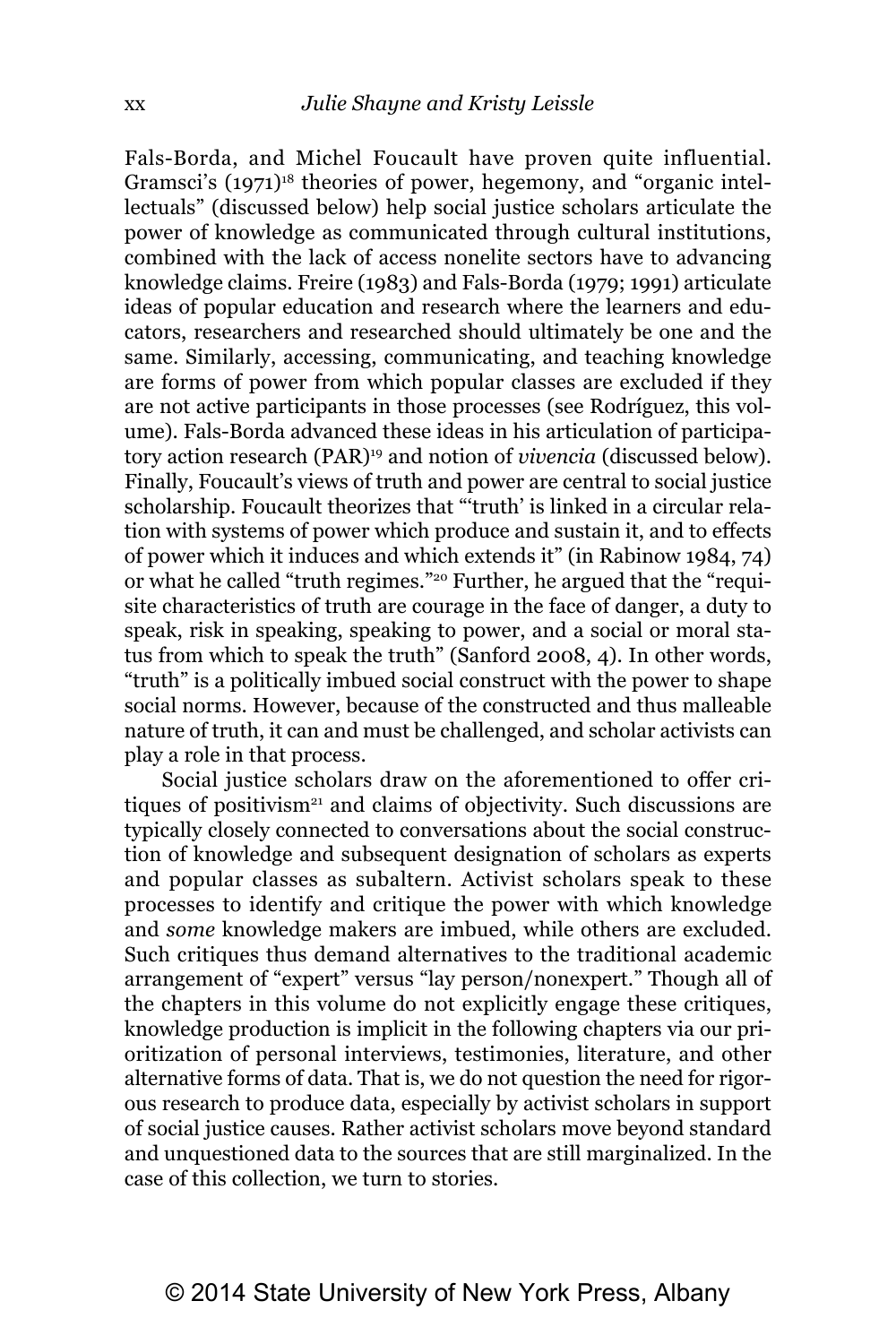# *Introduction* xxi

Reflexive researching, writing, and teaching practices are also themes which span the literature. Additionally, it is virtually inevitable to read something that speaks to the vulnerability of junior scholars who conduct this sort of research—the result of institutional norms that deem social justice scholarship as subjective, applied, atheoretical, and thus unscholarly. Related to this, much of the literature is dedicated to establishing the scholarly rigor with which the research is conducted. It is also common to read about a researcher's experiences of personal, professional, and pedagogical tensions and contradictions, including if/how we define ourselves as activists.<sup>22</sup> Not surprisingly, the literature discusses solidarity, alliances, and collaborations among scholars and grassroots activists. *Taking Risks* benefits from, builds on, and is illustrative of these earlier conversations. We now move on to the role of stories in advancing activist scholarship.

# **Story Listening, Archiving, and Telling**

As noted, recent writing demonstrates the rigor of well-researched social justice scholarship; indeed, in some cases activist researchers argue that social justice scholarship is more "accurate" than that obtained through positivist and so-called objective models. Most recently the editors of and contributors to *Engaged Observer: Anthropology, Advocacy, and Activism* (2008) and *Engaging Contradictions: Theory, Politics, and Methods of Activist Scholarship* (2008) have written persuasively about the intellectual legitimacy of social justice scholarship. In the introduction to *Engaged Observer* Victoria Sanford argues,

It is not uncommon within the academy for lived experience to be dismissed as unscientific or not relevant to real, objective scholarship. This is completely backward, because it is the academy that needs to be relevant to the reality of lived experience. Advocacy and activism do not diminish the validity of one's scholarly research. On the contrary, activist scholarship reminds us that all research is inherently political—even, and perhaps especially, that scholarship presented under the guise of "objectivity," which is really no more than a veiled defense of the status quo. (2008, 14)

This book adheres to the same argument: we access and thus share "lived experience" through the integration of stories. Similarly, social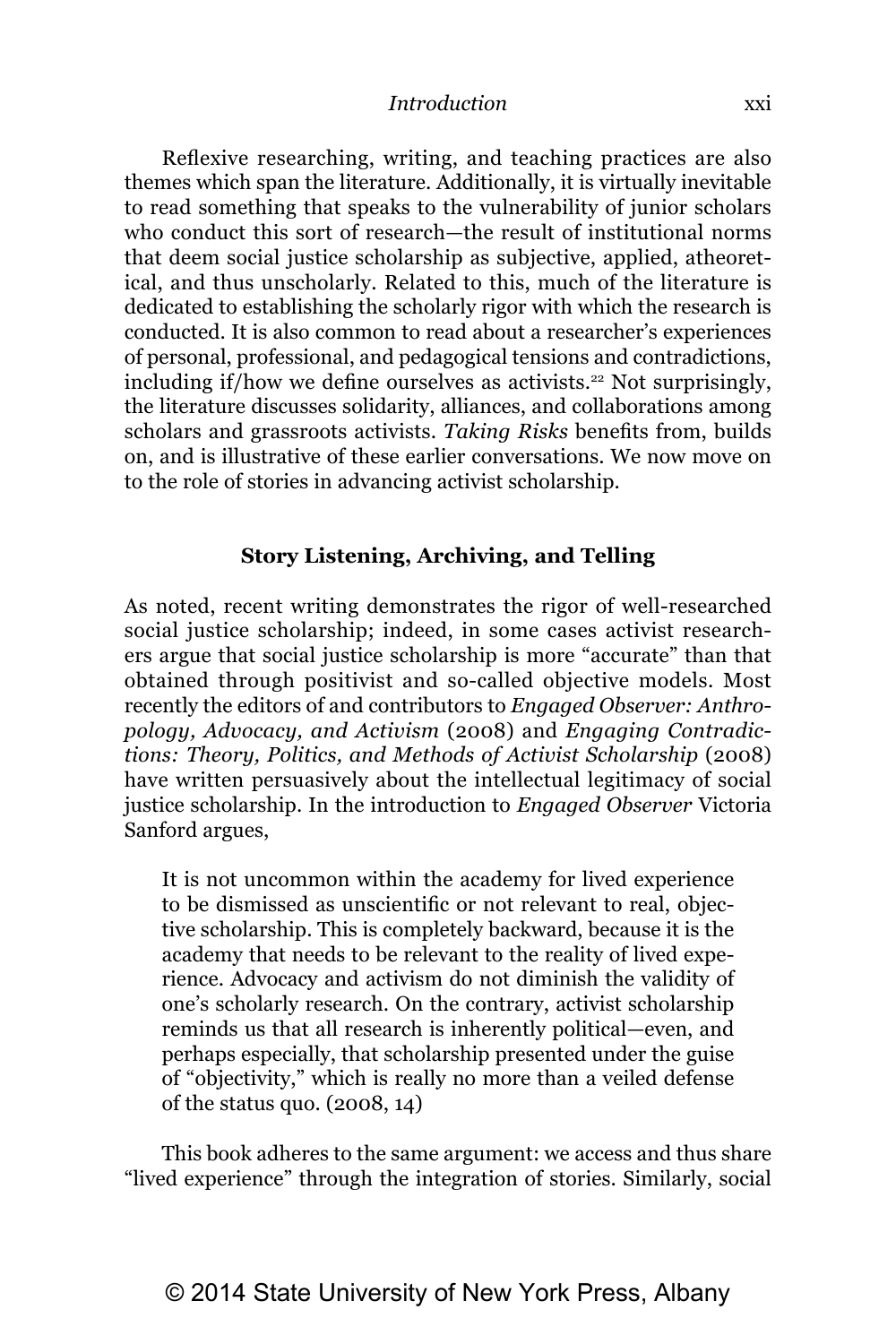justice scholars remind us that traditional positivist formulations of research devalue certain types of knowledge. For example, Gaventa and Cornwall maintain that "dominant knowledge obscures or under-privileges other forms of knowing, and the voices of other knowers" (2008, 178), where "dominant knowledge" refers to that which is produced through positivist research. In our collection we too challenge that norm and privilege "other forms of knowing" by focusing on stories.

Part of the work of this collection is to elevate the storyteller and her stories. Additionally, it is about committing stories to the archives.<sup>23</sup> All of the contributors have their own archives in mind and different ways of documenting those stories—video, theater, social science texts, fiction, the classroom—but our commonality lies in the fact that even when we do not have direct access to the storytellers, stories are central (for example, see Marín, this volume). Stories and their tellers emerged as a theme in this project as many of us confronted academic barriers when we opted to prioritize storytellers as the main source of information in our research projects. In *Taking Risks* the storytellers—the activists—are intellectuals. As story listeners, we acknowledge the authority of activists, though academia typically doubts the "truthquality of . . . testimonials" (Sanford 2008, 11). Though collectively we privilege the stories of activists, we are not closed to competing interpretations of similar experiences. Indeed, all rigorous scholarship, whether based on oral histories or census data, must be attentive to contradictory analyses. Similarly, like most practitioners of social justice scholarship, we are cognizant of the fact that privileging stories does not eliminate the power imbalances with which research and writing processes are imbued. That is, story listening does not inherently undermine "the hierarchy of knowledge producers" (Nagar and Swarr 2010, 8) where even the best-intentioned scholar activists still hold the power over a storyteller by the virtue of our power to edit and communicate the stories without the storyteller's presence to offer alternative analyses. (See Marko, this volume, for a discussion of how to subvert that power imbalance.)

Though some scholars acknowledge stories as a necessary entry point to intellectual inquiry, much of the theorizing revolves around turning to narratives to *explain* social or historical processes—for example, social movements and their organizational strategies.<sup>24</sup> Within that framework, also called "the narrative turn," stories and narratives (generally defined in this literature as one in the same) are used as "a method or means of studying social life" (Davis 2002b, 22). For example, Eric Selbin eloquently and insightfully asks how revolutionaries' stories are used to inspire future revolutionaries. He helps us understand the interplay of history and culture vis-à-vis storytelling in inspiring revolutions (2010). Much of this literature thus focuses our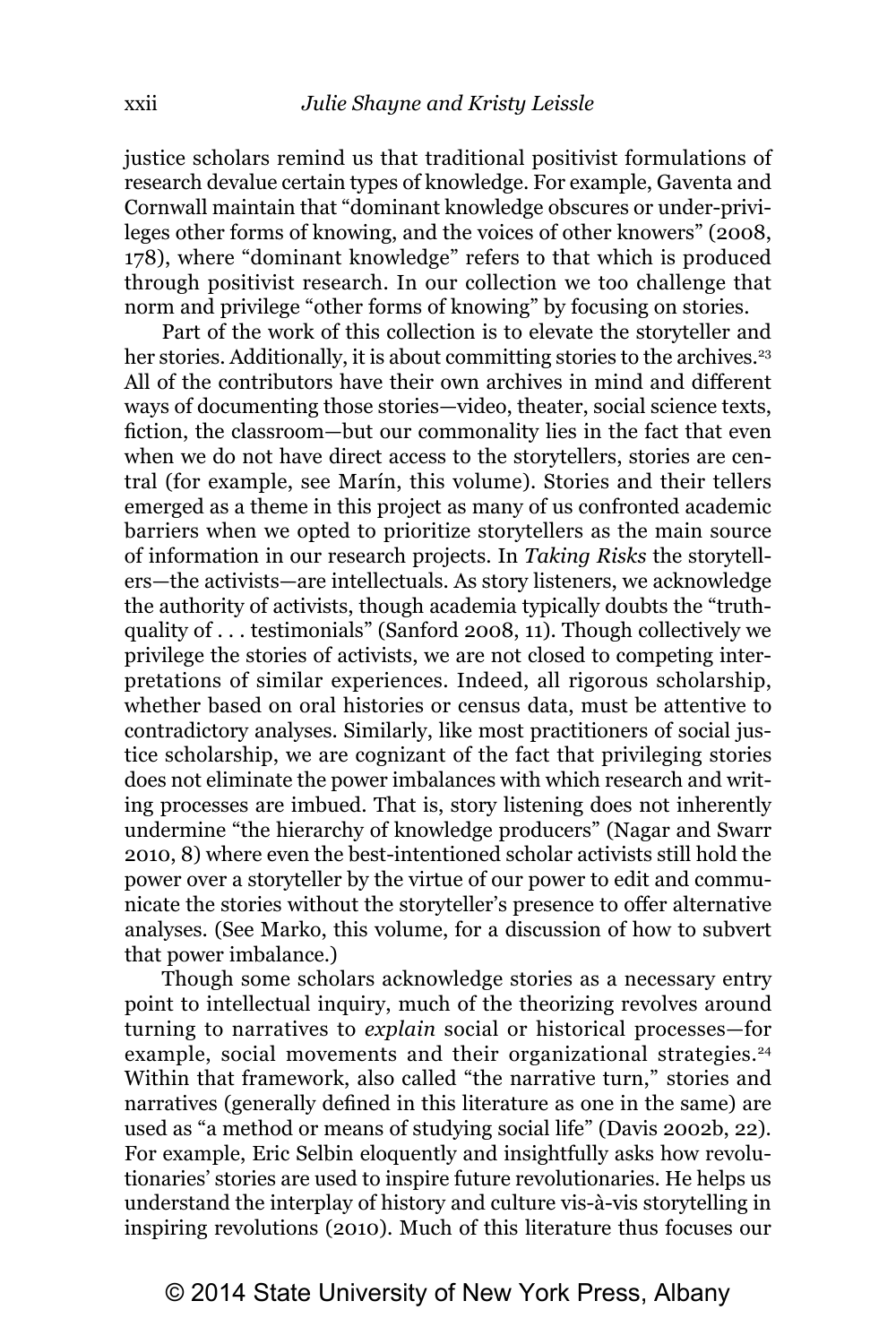#### *Introduction* xxiii

attention on the story as disembodied from the storytellers. In this collection, we see stories as a way to document social movements, rather than as something to be extrapolated by scholars to "explain" those movements. Latin American *testimonios* advance a similar approach, and *Taking Risks*' contributors collectively benefit from this pioneering activist scholarship (see, for example, Grabe, this volume).<sup>25</sup> Put another way, we see the storytellers as the experts or, in the Gramscian sense, as intellectuals.

Gramsci reminds us of the power of knowledge, particularly as communicated through schools, churches, and other institutions of culture, which serve as messengers of hegemony. That is, knowledge is "created" by and in the service of the elite, at the expense of the working class. According to Gramsci, "all men [sic] are intellectuals, one could therefore say: but not all men [sic] have in society the function of intellectuals. When one distinguishes between intellectuals and nonintellectuals, one is referring in reality only to the immediate social function on the professional category of the intellectuals" (1971, 9). Here, intellectuals are designated as such by the ruling class and thus serve as the architects and enforcers of hegemony.<sup>26</sup> Gramsci maintains, and we concur, that the "organic intellectuals" of the working class are not imbued with the social status that permits their intellectual skills to be considered *as* skills, let alone an indication of their analytical prowess.27 In this book the activists and storytellers are indeed intellectuals, but their social status, particularly in contrast to "expert academics," does not codify them as such.28 George Lipsitz offers a similar sentiment:

Throughout our lives most of us have encountered serious people in all walks of life who lack the dignity of being taken seriously. Their acts of reflection, contemplation, and creation generally take place without any recognition or reward, in spaces quite unlike the Butler Library [at Columbia University]. They work with the tools available to them in the arenas to which they have access. Their names will never appear in newspapers, much less be chiseled into friezes on classic revival buildings. Yet they leave their mark on the world in other ways. They often mine unexpected and nontraditional archives. They generate fundamentally new imaginaries, fashioning ways of knowing and ways of being that are important to our understanding of the world in which we live as the great works of famous philosophers. (2008, 89)

This volume is, in part, about listening to and documenting the stories of such "serious people."

© 2014 State University of New York Press, Albany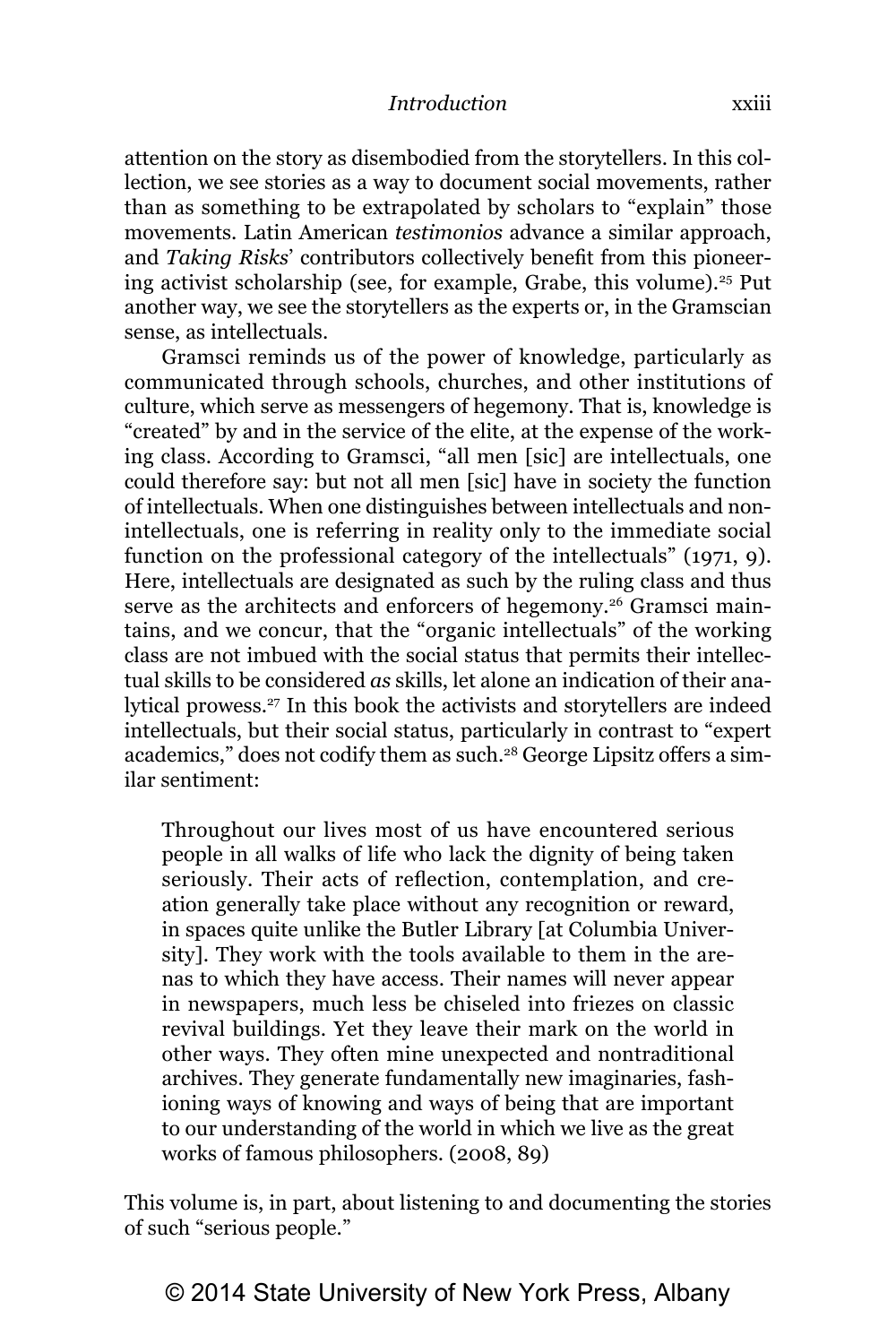Colombian sociologist-activist Orlando Fals-Borda (1925–2008),<sup>29</sup> one of the founders of Participatory Action Research, articulates what he calls *vivencia*. He explains that "[t]hrough the actual experience of something, we [the researchers] intuitively apprehend its essence; we feel, enjoy and understand it as reality, and we thereby place our own being in a wider, more fulfilling context" (1991, 4).30 Fals-Borda advanced this approach to research, which urged scholars to participate in the political actions they study. Fals-Borda believed this was necessary to most effectively understand the issue at hand while also supporting the activist movement being studied. In *Taking Risks* we depart slightly from that construct. That is, researchers must do more than "feel, enjoy and understand 'it'." Rather, we prioritize the activists, the Gramscian organic intellectuals, the storytellers that we meet in the course of our research, and activism as those who embody that *vivencia.* As activist scholars we turn to the storytellers for interpretations of social justice activism rather than our own experiences alongside them. Similarly, Potts and Brown advance a need to value Fals-Borda's concept of *vivencia*, which we reframe as stories:

From an anti-oppressive perspective, knowledge does not exist in and of itself, isolated from people [read: stories]. Rather, it is produced through the interactions of people, and as all people are socially located (in their race, gender, ability, class identities, and so on) with biases, privileges, and differing power relations, so too is the creation of knowledge socially located, and socially constructed. Recognizing that knowledge is socially constructed means understanding that knowledge doesn't exist 'out there' but is embedded in people and the power relations between us. (2005, 261)

Implicit here is the need to value activists as intellectuals and their stories as a legitimate, if not primary, component of constructed knowledges.

As we know, one goal of social justice scholarship is to foster alliances with activists. From our perspective, to build lasting solidarity, scholars need to truly hear stories—what Potts and Brown call "political listening." That is, to listen "not for what we expect to hear or for what fits with what we already think, but for assumptions made both by ourselves as listeners and by speakers while attending to the dance of power" (2005, 272). Anthropologist Angel-Ajani Asale shares a similar sentiment: "Can we be engaged scholars or activist intellectuals if we do not know how to listen or if we seek or even demand knowledge that confirms what we already think we know? . . . [A]n anthropologist's job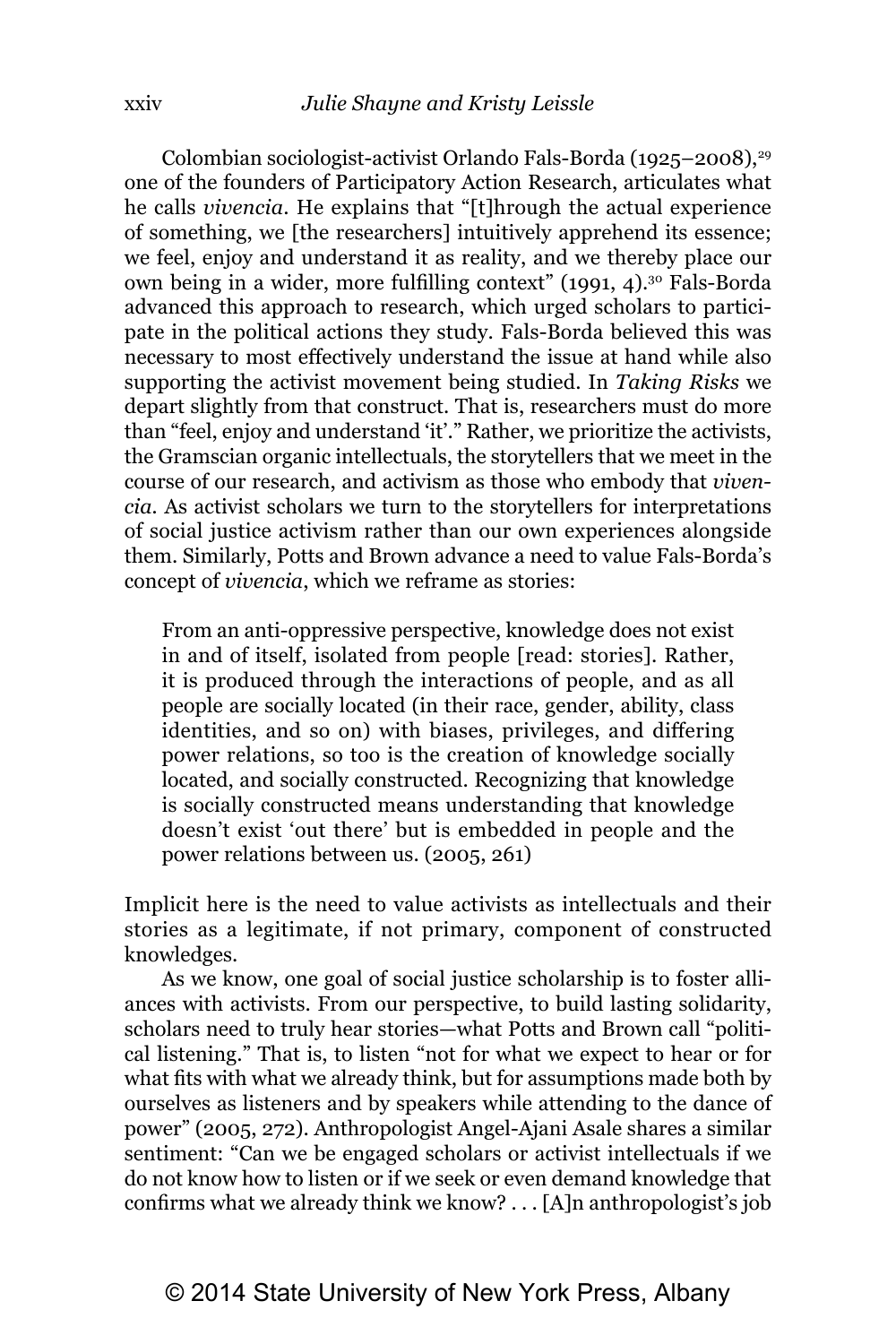# *Introduction* xxv

is supposedly based on the act of listening. Listening does not imply that the listener is an expert or an authority. I believe that there are valuable lessons to be learned if we open our ears to experiences that might not fit what we think we know" (2008, 87). "Political listening" can thus foster alliances, challenge subject/researcher power imbalances, and destabilize the rigidity and elite biases of positivist research.

Why do these stories and our attempts to document and share them matter to social justice scholars? Two key realities remind us of the importance of documenting and archiving stories: historical memory/national record and pedagogy. Shayne explains in her chapter in this collection that her book about Chilean exiles along with their feminist magazines have recently been added to the accessible holdings at the Documentation Center at the Museo de la Memoria y Los Derechos Humanos (Museum of Memory and Human Rights) in Santiago, Chile. Within a couple of weeks of learning this, one of Shayne's undergraduate students (Jessica Monteiro Manfredi, author of this volume's section introductions) sent her a link to a story about a pro-Pinochet film that was being both celebrated and protested in Chile.31 The film was screened at an event sponsored by an organization of retired military officers and the September 11 Corporation. (The organization is named for the date of Pinochet's coup d'état; September 11, 1973.) The film has thus become part of the national Chilean archive "documenting" that nation's bloody past.32 Needless to say, members of the Chilean and international community have challenged the "facts" and analysis upon which the film is built, as evidenced by the mass protests against the screening. In short, if films are circulated that tell an incomplete, misleading, and unsubstantiated story of the Pinochet dictatorship, human rights museums, memorials, and other archives which document the national tragedy must persist as well. Much of the story of the dictatorship can only be told by those who suffered and survived it, rather than those who orchestrated and violently perpetrated it. The reality is, even the most revolutionary soul is mortal and needs to be heard. If younger Chileans do not learn of their bloody past, at the risk of sounding cliché, history is well positioned to repeat itself.

In a similar vein, Tamera Marko discusses a video archive project in Medellín, Colombia, that documents women's contributions to rebuilding their city. These archives challenge the Medellín government's tourism narrative, which credits itself with the area's reconstruction. These video archives thus tell a more complete story, which represents the activism, agency, and dignity of the leading protagonists in the restoration project. Erica Williams explains how sex workers in Bahia, Brazil, articulate their needs and demands, often in direct contrast to what she (and others) call the "abolitionist" wing of the sex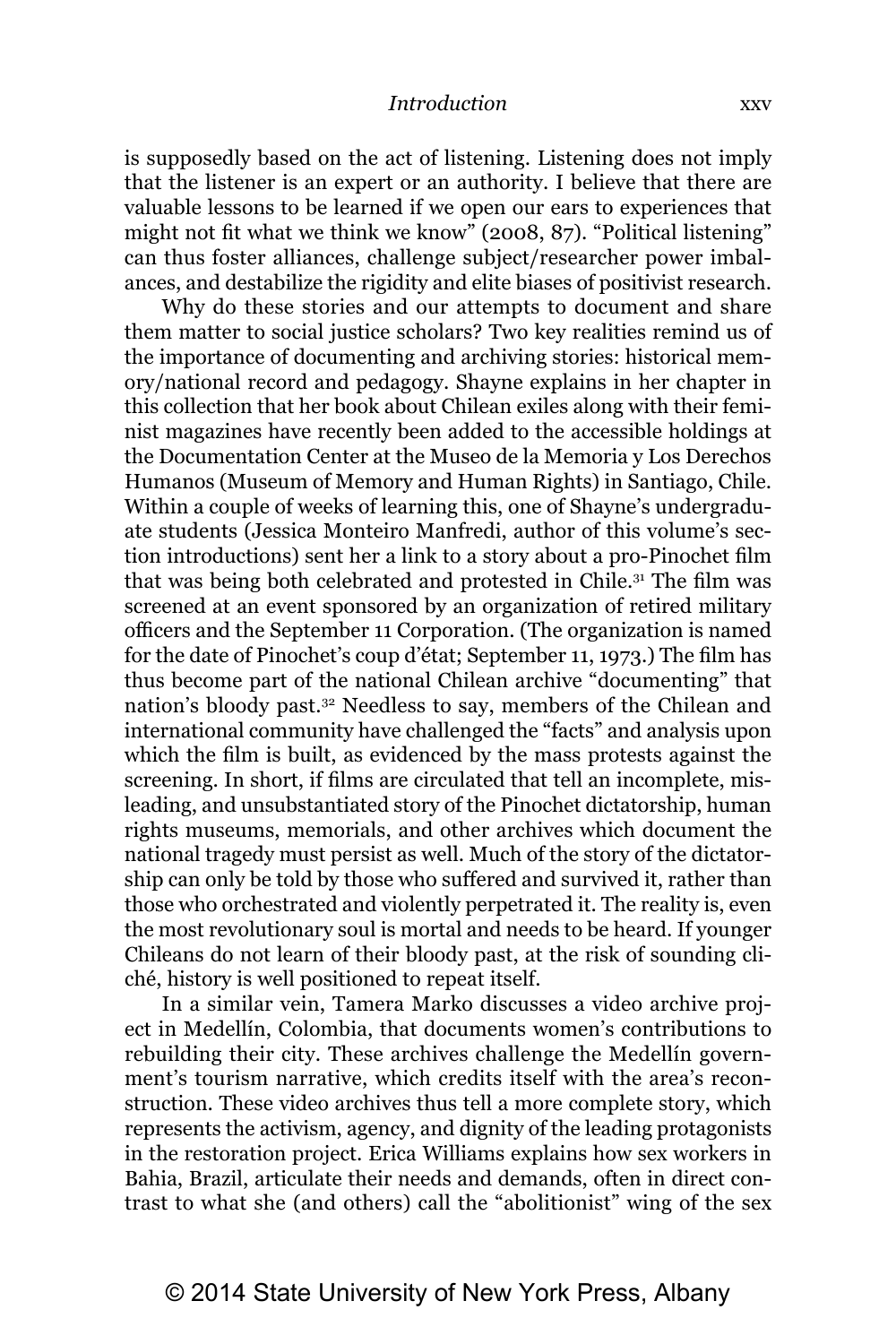work movement. This wing is often blind to the wishes of the women they claim to "protect." In short, listening to and documenting the stories is a pressing issue if we are to guarantee a more complete and dignified collective and national record.

Teaching provides another urgent reminder of the need to collect, document, and validate stories. As Margaret Randall reminds us in her foreword, the U.S. educational system fails to teach our children about cultural and political histories, particularly those that expose the U.S. supported human rights violations in the Americas and elsewhere in the global South.33 As a result, our college students often come to the classroom with racist stereotypes of Latino/as and virtually no knowledge of our interlocking histories.34 The task of catching up our students on the histories that U.S. K–12 schools have failed to teach them requires preserving the stories of those who experienced and shaped these histories. (See Lettvin, this volume, for a student's perspective on this challenge.) How can we expect our students to be engaged global citizens if they lack a critical understanding of a major part of their history? How can our students question and challenge contemporary U.S. policies if they have never learned of the human rights violations that have resulted from such policies? Paulo Freire reminds us that "[n]arratives of liberation are always tied to people's stories, and what stories we choose to tell, and the way in which we decide to tell them, form the provisional basis of what a critical pedagogy of the future might mean" (1993, xii). As social justice researchers, the onus falls upon us to locate, document, archive, and teach the "narratives of liberation" to which our university status affords us access.35 We turn now to how the stories in this volume exemplify transnational feminist scholarship.

# **Activist Research and Stories as Transnational Feminist Scholarship**

As stories of many different border crossings, framed by multi- and interdisciplinary research modes, the chapters in this collection make a contribution to the evolving field of transnational feminist studies. Regardless of whether authors identify their work explicitly with feminist approaches, we understand each story as a powerful illustration of the methodological priorities that transnational feminist theorists have brought into sharper focus for all researchers committed to social justice.

In their introduction to *Scattered Hegemonies* (1994), a volume that cultivated numerous discussions of transnational feminist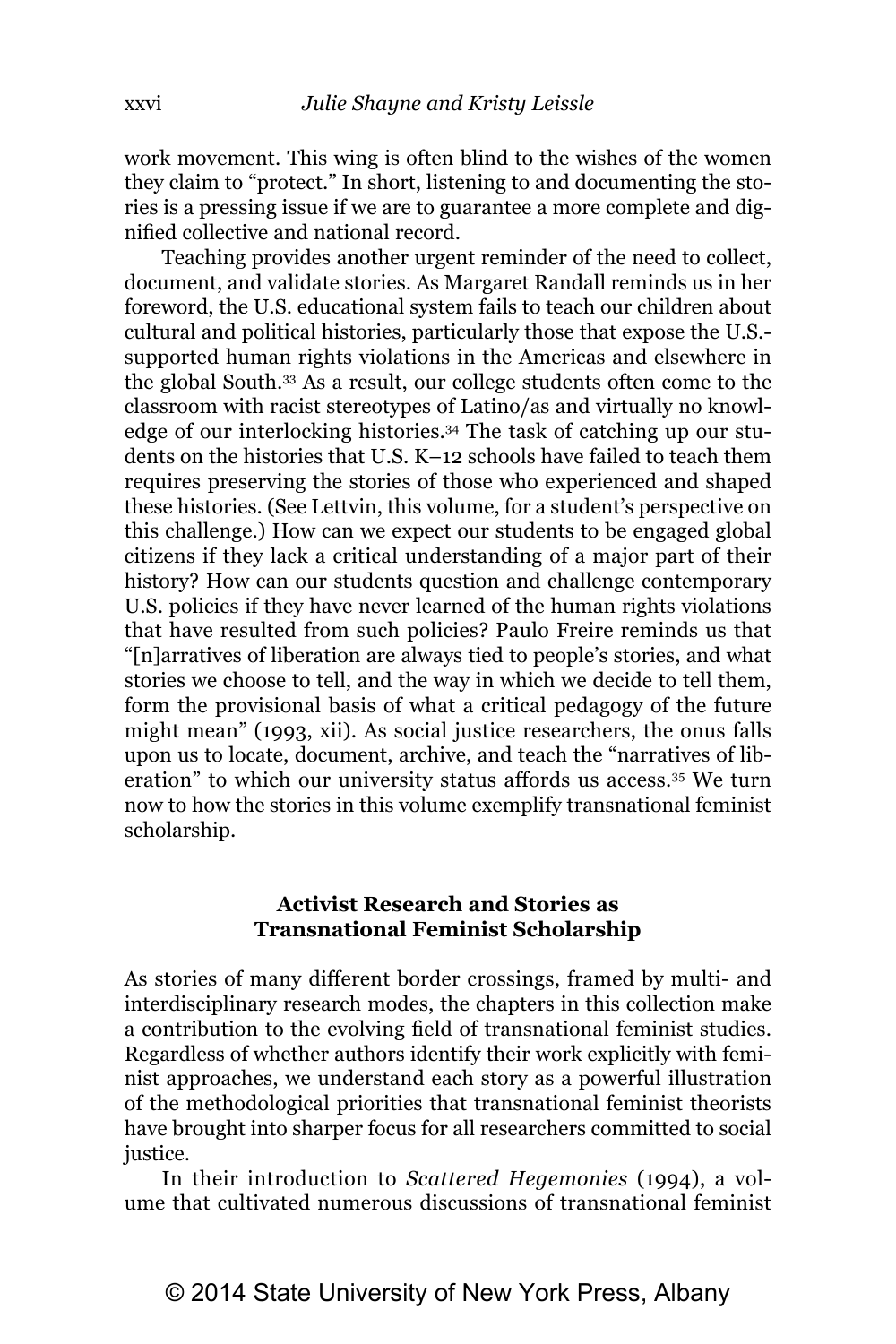methods, Inderpal Grewal and Caren Kaplan challenge texts that, though nominally feminist, demonstrate a "willing participation in modernity . . . that wittingly or unwittingly lead to the oppression and exploitation of many women" (2). Though hailed as a universal civilizational "goal" toward which we are all assumed to be working, the concept of modernity has been theorized from the privileged yet fictional position of the "European unitary subject" (7)—a subject generally conceived as white, male, heterosexual, educated, and able-bodied, who has citizenship in a developed, "Western" nation-state. The contributors to *Taking Risks* displace this subject, to foreground the lived experiences and critical practices of Others that modernist discourse has typically consigned to alterity: here, women across the Americas. We assert that these women's contributions as writers, artists, volunteers, researchers, activists, scholars, mothers, and laborers provide a fruitful starting point for understanding contemporary transnational political, economic, and cultural processes.

A key challenge of producing transnational feminist scholarship involves transgressing the binary divisions that structure modernist thought: male/female, white/nonwhite, heterosexual/homosexual, but also center/margin, global/local, and First World/Third World. Such skewed privileging is always antithetical to social justice, and the contributors to this collection blur these binary divisions. It is difficult, for example, to locate the position of Cuban-American researcher Marisela Fleites-Lear at either margin or center, "First" or "Third" World. Her personal investment in her research in both the United States and Cuba does not clearly align with either the privileges of the "global" or the marginalization of the "local," but is fraught with risk no matter what "side" people cast her on. Erica Williams's chapter on the sex trade in Bahia, Brazil, complicates scholarship that has cast sex work as a "last resort" for desperate women, revealing instead the "complex desires" and sometimes empowering life changes borne of this labor for workers she met. Williams further reveals Bahia as a dynamic site of "globalized" culture, rather than an unchanging "local" of fixed and repressive gender relations.

Transnational feminist methodologies involve another complicating binary transgression that is central to the stories in this collection: moving beyond the activist/academic divide (Alexander and Mohanty 2010; Grewal and Kaplan 1994). As Angela Davis reminds us, the "feminist critical impulse . . . involves a dual commitment . . . to use knowledge in a transformative way, and to use knowledge to remake the world so that it is better for its inhabitants" (2008, 20); that is, as feminist scholars we also must be advocates for justice.36 But this remains a challenging subversion that can have significant and negative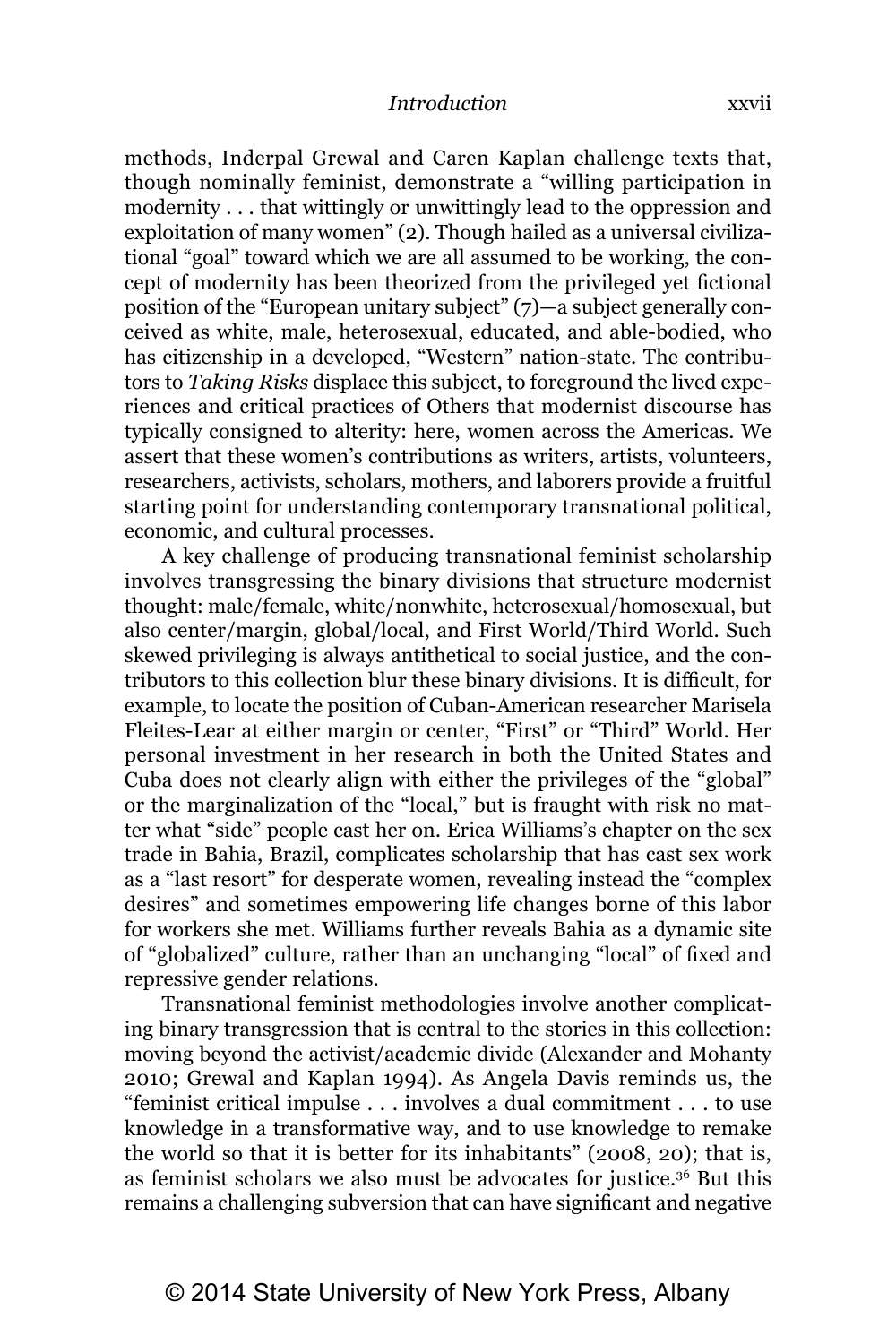consequences for those who practice it. North American academia can be a "perilous" place to produce activist scholarship (Alexander and Mohanty 2010) and doing so remains a radical act—although, as contributor Roberta Villalón reminded us as we wrote this introduction, while blending activist and academic practices may yet be radical in the United States, it is common across Latin America.

As Julia Sudbury and Margo Okazawa-Rey point out so eloquently in *Activist Scholarship* (2009), the incursion of neoliberal hegemony into North American academia has shadowed its halls with a "culture of fear" (6), making it politic for some academicians to invalidate activist scholarship (for example, by denying tenure to candidates whose work is activist in nature), or claim that it compromises nation-state security. After criticizing the "war against terror" in 2001 at a conference in Canada, Sudbury returned to the United States to "electronic hate mail and death threats" (2). It is thus from personal experience that she poses the question, "Can scholars whose commitments are grounded in movements for social justice produce rigorous scholarly work that is true to their political commitments?" (2). In *Taking Risks*, we assert that it is possible. Indeed, it seems that Sudbury and Okazawa-Rey's most pressing question is rather, "What are the costs of not attempting it?" The answer is a heightened state of injustice, or at best maintenance of the status quo.

One of the strengths of this volume is that it is often difficult to distinguish scholar from activist in contributors' stories. Roberta Villalón, for example, is both researcher and volunteer at an organization that provides legal services for battered immigrant women in Texas. Villalón's own standing as an immigrant and her commitment to transnational feminist politics were important motives in her work, and her writing demonstrates constant, deliberate reflection on her position as an activist academic researcher. In Julie Shayne's chapter, the Chilean exiles of the *Aquelarre* collective in Vancouver struggle to classify the discourse of the feminist magazine they published, never really satisfied that it was activist or scholarly, and ultimately some accepting that it must have been both.

Transgressing the academic/activist binary changes the terms of who does the investigating and who or what is the object of that research. There is a great deal at stake in challenging this positivist tradition of maintaining a "strict separation between the knower and that which is conceptualized as knowable" (Brooks and Hess-Biber 2007, 12). Here, the insights of feminist standpoint theorists remain relevant to the stories in this collection (see Hesse-Biber and Nagy 2007; Naples 2003). As these pioneering feminist scholars have shown, "the situated locations of our bodies serve not as contaminants to building knowledge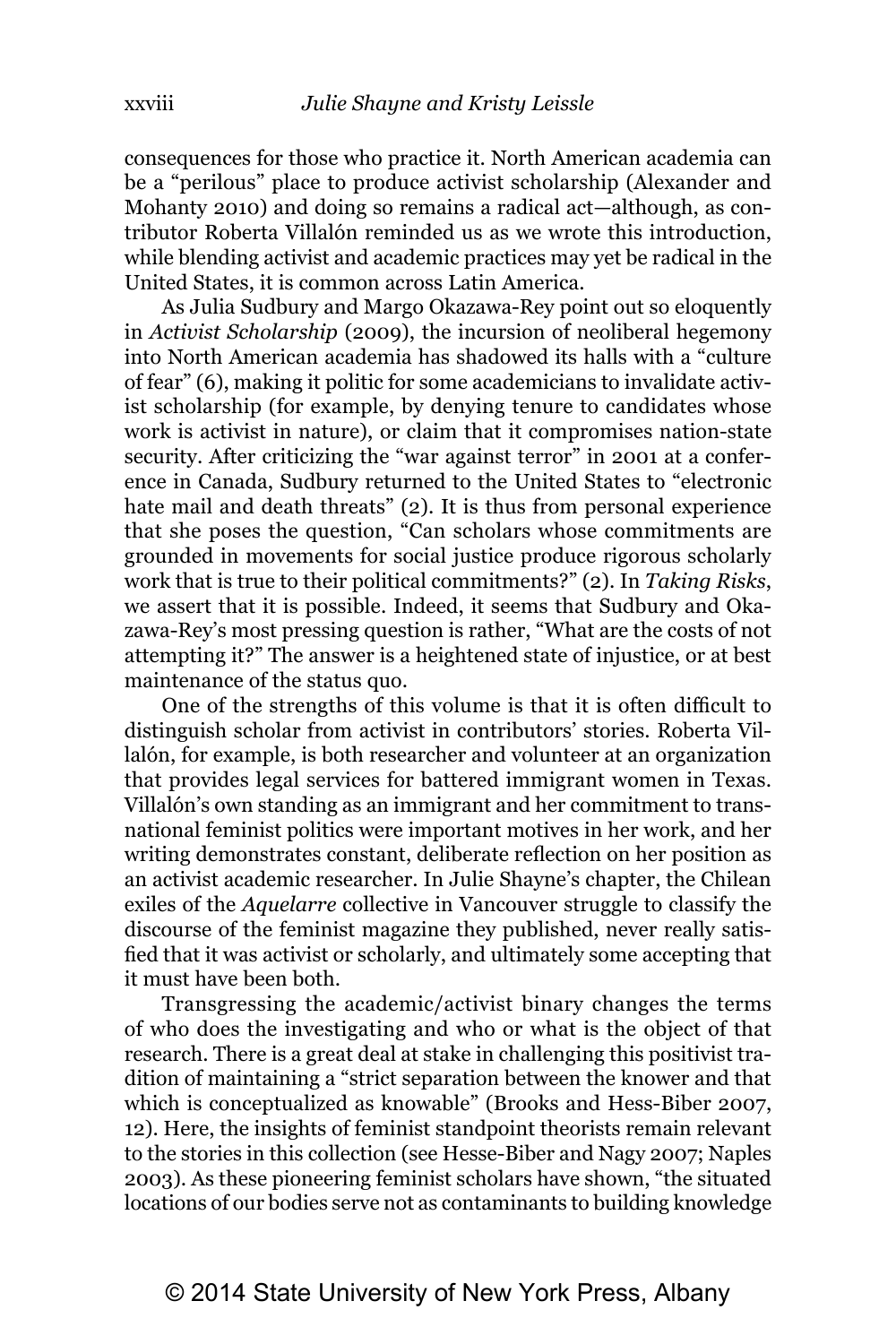but instead as potential 'cognitive resources' that direct our attention to 'features . . . that we would otherwise overlook'" (Brooks and Hess-Biber, quoting Helen Longino, 2007, 14). Sandra Harding's notion of strong objectivity, which suggests taking the experiences of marginalized groups as a starting point for building knowledge (ibid, 10) and rejects the knower/known Cartesian separation, is a key methodological element for several of the contributors. Tamera Marko's chapter on video archiving the stories of *desplazadas* in Medellín, Colombia, and Shelly Grabe's work capturing the voices of *compañeras* in Nicaragua are compelling—and often poignant—illustrations of this methodology. There are also moments in this collection when the "knowers" are indistinguishable from research "subjects," and storytellers turn the analytical lens upon their personal experiences (especially Williams, Villalón, and Fleites-Lear), thus shifting the terrain of what is knowable by fusing researcher and research subject.

Indeed, we begin to see that what is "known" and who does that "knowing" are mutually constitutive. How could Erica Williams have understood the positive experiences of Bahian sex workers without examining her own gendered and raced positioning within Brazil? What personal and theoretical insights would she have lost without that (sometimes painful) self-reflexivity? Joyce McCarl Nielsen reminds us that "all researchers carry their particular worldviews, histories, and biographies with them into their research projects" (Brooks and Hess-Biber 2007, 13)—as we see in these stories, they also carry their passports. Each contributor shows how personal considerations of race, gender, and/or citizenship led to specific research experiences, even as her conceptual frames and self-knowledge were shaped by her inquiries and findings. This process of self-reflexivity similarly affects our contributors' students, colleagues, collaborators, and family members in several stories (see especially Rodríguez, Fleites-Lear, Marko, and Grabe).

Transnational feminist theorists have also brought a critical social justice lens to bear on analyses of the nation-state (for example, Caldwell et al. 2009; Grewal 2005; Kaplan, Alarcón, and Moallem 1999; Alexander and Mohanty 1997), and contributors to this collection highlight women's engagements with the nation-state across the Americas. In these pages, it becomes clear that the power and purview of nation-states are neither totalizing nor uncontestable. Richa Nagar and her colleagues (2002) have demonstrated the importance of looking beyond the nation-state in transnational feminist research, at bodies, individuals, households, communities, intra- or supranational regions, and global networks. When we focus our research lens on these scales and the relationships among them, we see that women's experiences at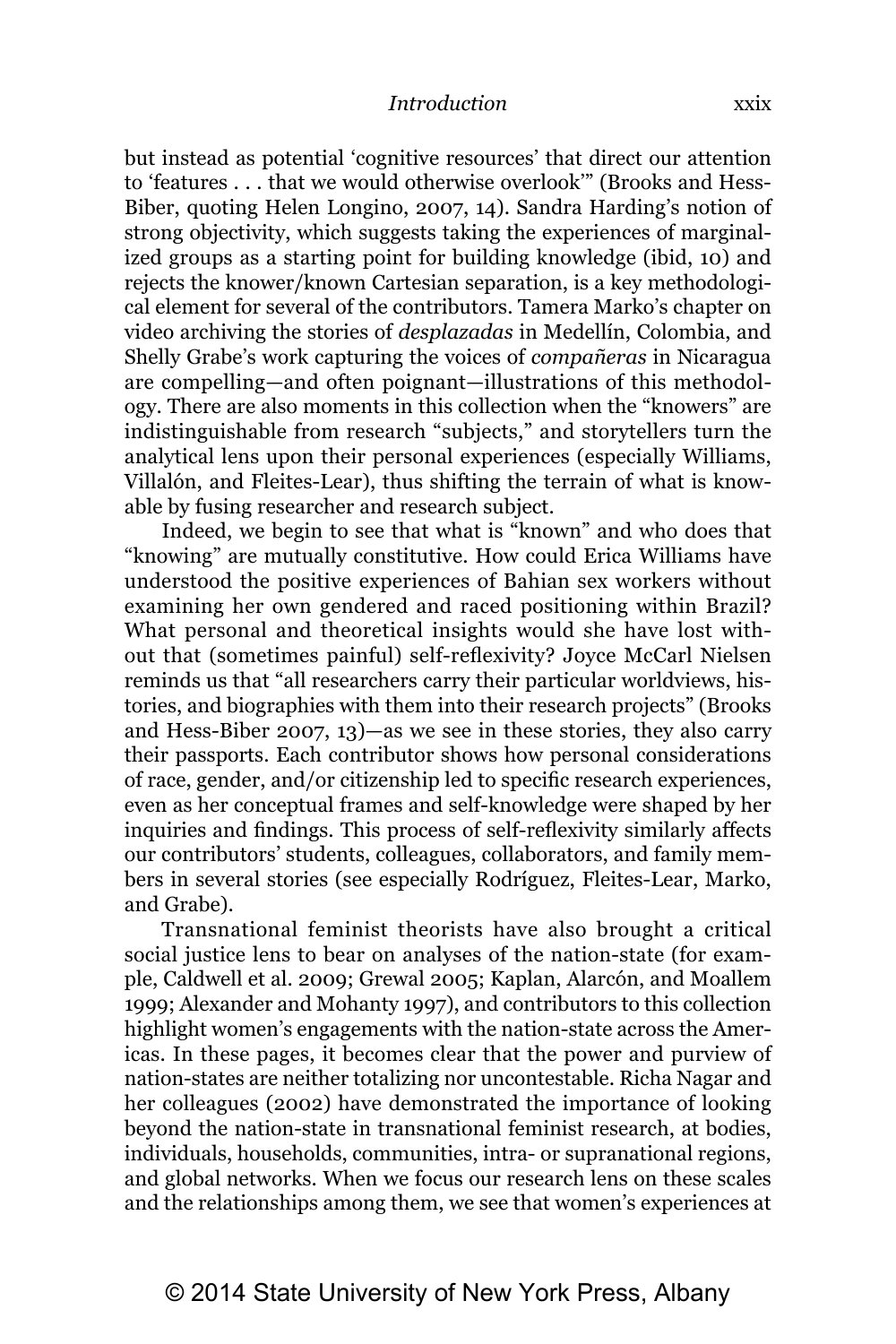any one location are influenced by and shape actions at others. In this collection, Robin Garcia's chapter on community media, for example, shows that national politics in Venezuela faces constant pressure from community groups, whose demands are organized and broadcast on the radio. Without Garcia's focus on the community, we would lose this crucial insight into contemporary nation-state formation in Venezuela. Other contributors focus our attention on bodies (Williams), individuals (Villalón and Grabe), cities (Marko and Marín), or texts (Lettvin, Rodríguez, Fleites-Lear, and Shayne).

While the nation-state has often been a repressive force in women's lives across the Americas, related work on human rights discourses has shown that the state is not always antagonist and can also be an ally for some women. Nancy Naples (2002) has argued that activists working at the grassroots (local) level can profitably deploy human rights discourse to achieve progressive legal goals for marginalized women. As Dana Collins and her colleagues point out in "New Directions in Feminism and Human Rights" (2011), for example, Southern Mexican women activists "reshape human rights discourses in accordance with their own visions [and] lived experiences" (9). Their focus on specific women acting in a localized context, with or against a legal mechanism, emphasizes that women—of various races, nationalities, immigrant status, and sexual orientations—are also subjects and shapers of law. This methodological choice displaces the "European unitary subject" as the privileged figure that has been, philosophically and literally, the "human" of human rights. Working in this vein, Roberta Villalón (this volume) shows how Latina immigrant women in Texas who are survivors of intimate partner violence can benefit from even limited state protection and a special pathway to U.S. citizenship. Stories by Rodríguez and Shayne illustrate the transformations that occur in women's lives when they cross nation-state borders within the Americas and face the challenges and opportunities that come from immersion in a new national context.

As Richa Nagar and Amanda Swarr remind us in their introduction to *Critical Transnational Feminist Praxis* (2010), transnational feminism is not a "search for resolutions or closures" but an "inherently unstable praxis whose survival and evolution hinge on a continuous commitment to produce self-reflexive and dialogical critiques of its own practices" (9). The stories in this collection put forth transnational feminist scholarship as a mirror of the sometimes fragmented but also powerful and pragmatic attempts by women across the Americas to resist the hegemony of modernity. The contributors capture specific experiences of women struggling to enact social justice at this historical moment. These stories build up the historical archive to reflect the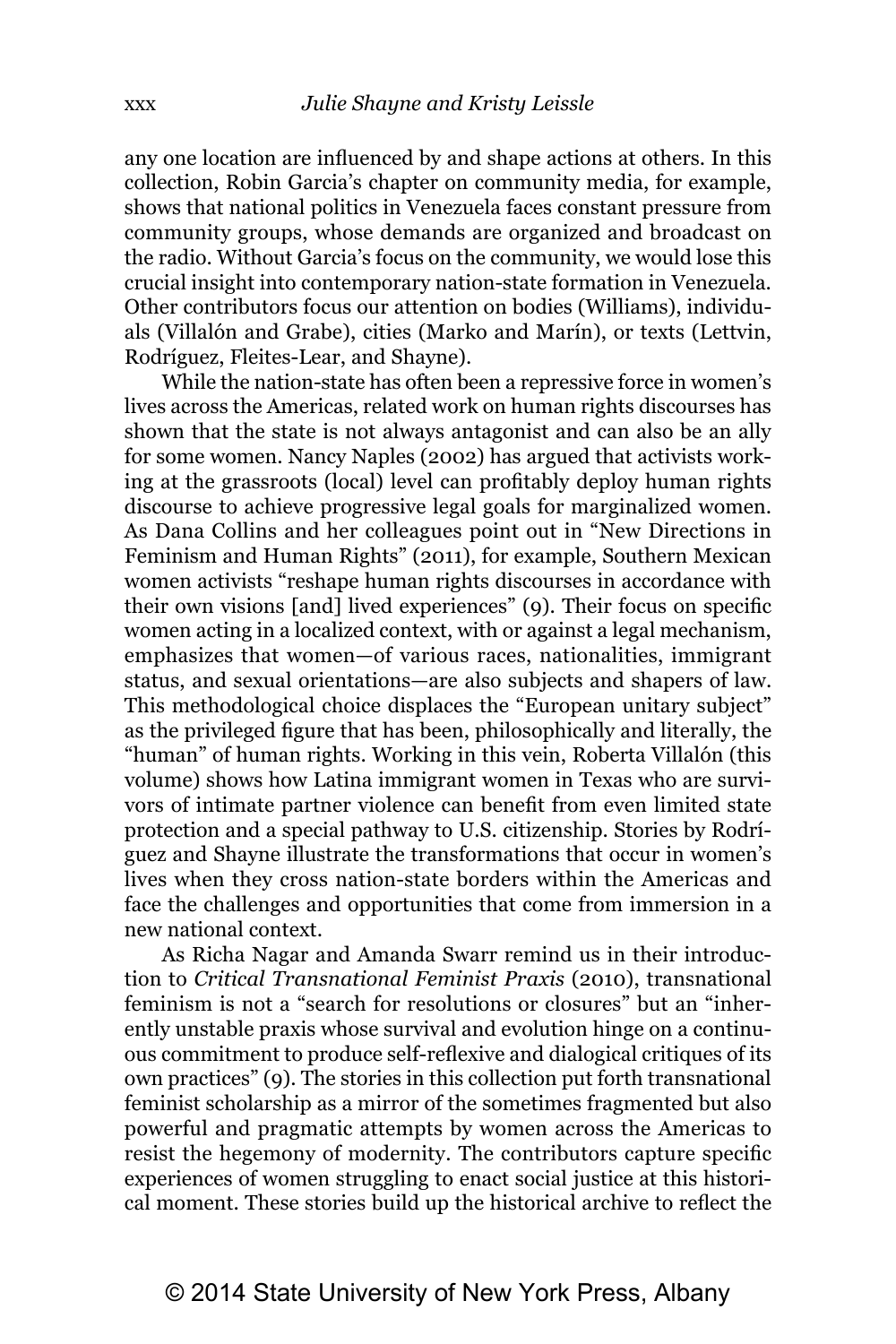contributions of women and our intersecting identities—a project that is no less relevant now than it was when feminist scholars undertook to bring women's experiences into academic purview in the 1970s.

Unfortunately, though four decades have passed since the inception of feminist studies in North American academia, there are still academic and professional risks associated with advancing activist and transnational feminist scholarship. We turn now to a brief discussion of those risks.

# **Taking Risks**

The chapters that follow document the challenges we confront as we make visible the stories of risk takers: activists and everyday citizens who inspire us to continue work that is not always personally or professionally advantageous, but that feels impossible to stop. We see our work as "passion driven scholarship."37 This is not the first collection to make explicit our emotional connections to research. As Margo Okazawa-Rey has eloquently explained, "I am convinced, more than ever, of the need for a radically different relational practice alongside our analyses and political actions, a practice that emanates from our souls and energizes us" (2009, 221). David Domke proclaims: "Hope is a word that is almost entirely absent from the academic lexicon. Why? Because to talk of hope suggests that we might care, that we might be genuinely invested in the material that we research and teach about" (2008, 46). Perhaps most succinctly, using Gramsci's words, we practice an "optimism of the will" (cited in Leonard 1993, 156). The contributors to this volume are energized, hopeful, and optimistic about our research agendas, but we know we take risks in advancing them. At the time this project began only one of the contributors was tenured (Marisela Fleites-Lear) while the rest of us were a combination of students (graduate and undergraduate), postdocs, assistant professors, or off the tenure track entirely. As noted above, the literature on social justice scholarship is replete with examples of the challenges junior scholars and graduate students face when pursuing this sort of research and publishing agenda.38 (Indeed, some of the contributors confronted barriers and "cautions" in the course of writing their chapters for this volume.)

We have all benefited from the work of senior scholars who are attentive to these barriers and opened doors for us. As Julia Sudbury and Margo Okazawa-Rey explain in the introduction to *Activist Scholarship,* "[b]y gathering together a group of academics, most of them in senior, tenured positions, who have dedicated their lifework to this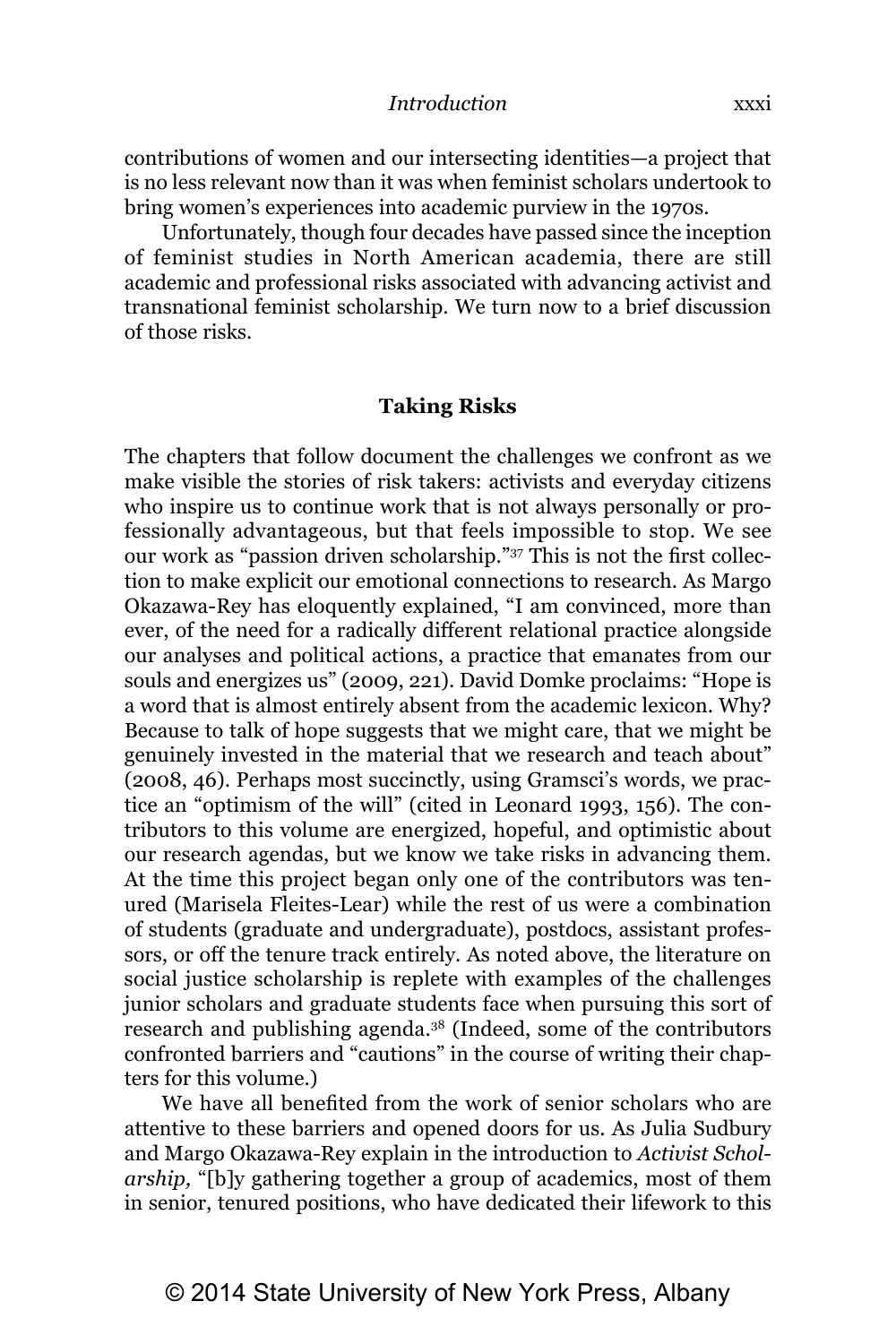endeavor, we wish to make activist scholarship possible as a viable mode of intellectual inquiry and pedagogical praxis (2009b, 3). Charles R. Hale, another senior scholar, notes in his introduction to *Engaging Contradictions* that graduate students and junior faculty are "regularly warned against putting scholarship in the service of struggles for social justice" (2008b, 2). Hale says elsewhere: "Welcome, come in, and please leave your politics at the door" (2008b, 1). The contributors to *Taking Risks* have decided not to leave our politics outside. All of this said, we wish not to inflate the risks that we take as academics. Our risks for the most part are professional. Some of us have risked physical danger in the course of our research, writing, and activism (Marko and Rodríguez) or permanent separation from family (Fleites-Lear), but for the most part our risk taking ultimately concerns career advancement, or a lack thereof. Certainly this is a real concern, but as scholars who are or are allies to activists who experience daily, unavoidable risks of a different sort, we hope not to convey a self-importance that our university positions, vulnerable or not, afford us.

### **Organization of the Book**

The social locations of the contributors to this volume are varied and fluid. That is, we are a collection of scholars/activists/artists situated in the North (most of the time), writing about the South.39 Some of us are motivated by our connections to our homelands (Argentina, Brazil, Chile, and Cuba) or adopted homelands (Colombia, Canada) and others by a deep sense of solidarity with the struggles to which we have gained access. The following chapters are meant to capture some of that fluidity.

The contributors in *Taking Risks* listen to stories in the forms that activists/intellectuals represent them: texts, performance, memorials, and activism. We open the book with a monument recognizing a 1955 massacre of Argentine civilians at the Plaza de Mayo. Artist Nora Patrich's brief description of the massacre and her memorial remind us of the importance to archive stories and teach history in the venues to which we have access. In part 1 we look at stories as represented through textual articulation. Chilean writer-activist Carmen Rodríguez begins the collection by speaking to the power of fiction as a form of activism. She explains how writing, particularly against revisionist histories, is an act of resistance.40 Next, graduate student Mahala Lettvin looks at activist writing from the reader's perspective.41 She uses the case of the Argentinian dirty war as documented through fictional texts and memorials to articulate reading as activism. Julie Shayne

© 2014 State University of New York Press, Albany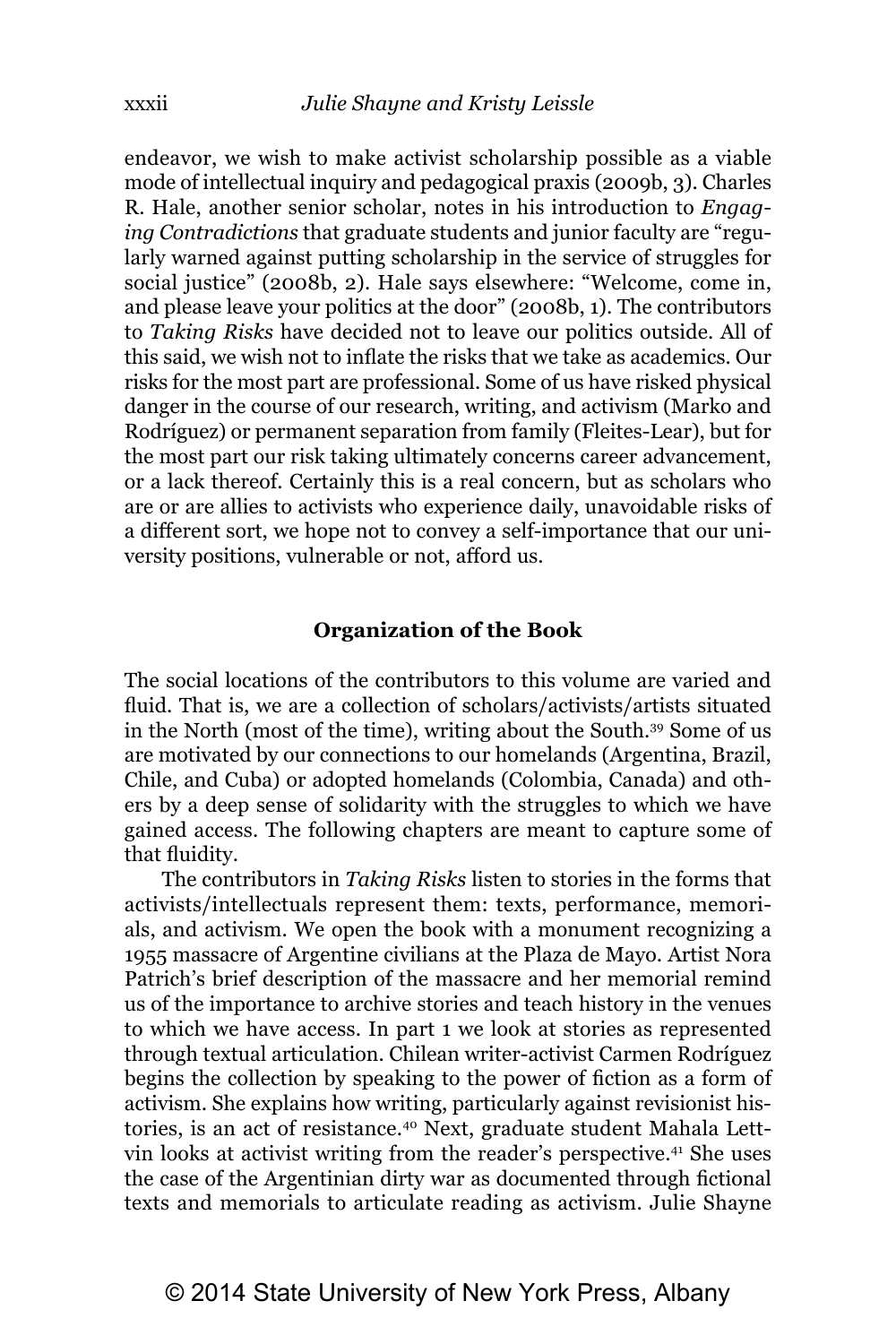#### *Introduction* xxxiii

then looks at a feminist magazine produced by Latina exiles (including Carmen Rodríguez) in Vancouver, British Columbia. These feminists created the magazine to articulate and communicate the political and artistic accomplishments of Latinas in and outside of their homeland; the pages are thus replete with stories. In part 1's final chapter, Marisela Fleites-Lear talks about stories of literacy and literature through her analysis of underground libraries in Cuba and award-winning Cuban "desk drawer novels."

In part 2 we learn of performed stories. Tamera Marko opens this section with a discussion of a transnational, collaborative documentary project based in Medellín, Colombia, where women tell their stories of the reconstruction of their city. Next, Robin Garcia takes us to Venezuela to learn about community radio and television projects and the stories Venezuelan media activists are telling about their experiences with the Bolivarian Revolution. Christina Marín closes the section with a discussion of traumatic stories of femicide along the Juárez/U.S. border as articulated through three plays she has directed.

The third part addresses stories of grassroots activism. Erica Williams opens the section with a discussion of the conflicts in Bahia, Brazil, between sex workers and their advocates and abolitionist approaches to sex work. In a related discussion, Roberta Villalón's work in Texas conveys the challenges for Latina immigrant survivors of intimate partner violence and the restrictions often placed upon advocates working to further their rights. Finally, Shelly Grabe closes the section and examines the activist efforts of the women's autonomous movement in Nicaragua vis-à-vis the testimonies of two feminist leaders in the movement.

Julie Shayne and Kristy Leissle conclude these chapters with a brief discussion of interdisciplinary spaces, cultural capital, and social justice scholarship. *Taking Risks* closes with an afterword by Julie Shayne, where she speaks to the family-career divide and its risks, based on her own life-changing experience in the academy, an experience which ultimately provided her the space to pursue this passion project.42

#### **Notes**

We would like to thank Kari Lerum, Karen Rosenberg, Roberta Villalón, and Erica Williams for their extremely helpful feedback on an early version of this introduction. Additionally, Kristy would like to acknowledge Michelle McGowan in helping her think through the transnational feminism part of this chapter.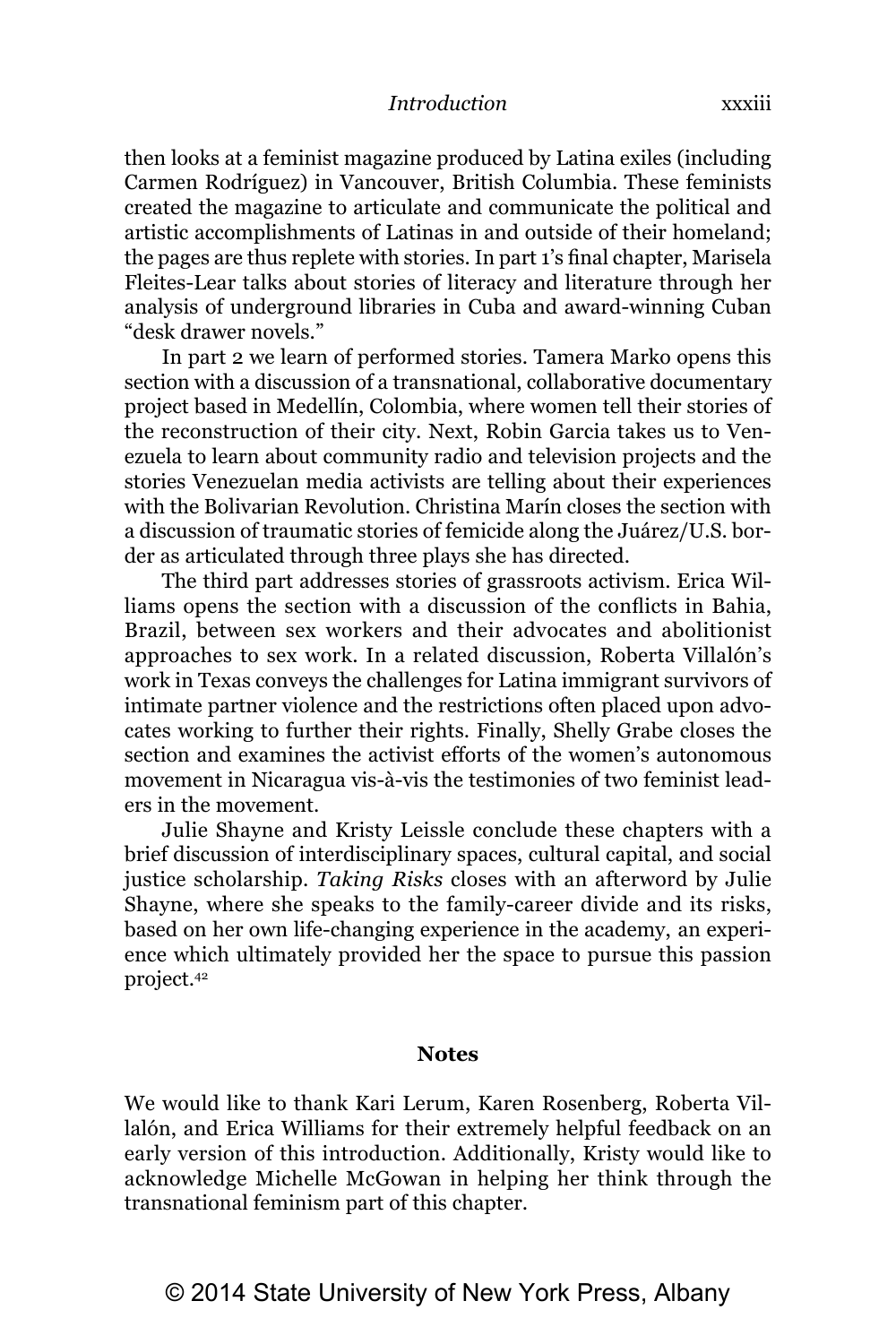- 1. It is now a year since the first draft of this introduction was written. Barrie has since decided she wants to do her project on the basics of acting.
- 2. Interestingly, this is not the only book about social justice/activist scholarship to begin in a similar conference-type setting. See, for example, Nagar and Swarr (2010, 13–15); Sudbury and Okazawa-Rey (2009b, 8–9).
- 3. For the most part, we focus on scholarship produced in the past two decades.
- 4. We point the reader to the following texts for history, overview, examples, and/or suggestions for how to conduct feminist social justice scholarship: *Research as Resistance,* Brown and Strega, eds. (2005); *Just Methods*, Jaggar, ed. (2008); *Engaging Contradictions*, Hale, ed. (2008a); *Voices of Change,* Park et al., eds. (1993); *Nurtured by Knowledge*, Smith et al., eds. (1997); *The SAGE Handbook of Action Research,* Reason and Bradbury, eds. (2008); *Handbook of Feminist Research,* Hesse-Biber, ed. (2007); *Introduction to Action Research*, Greenwood and Levin, eds. (1998[a]); *Racing Research Researching Race,* Twine and Warren, eds. (2000). For good discussions of action research's roots in Latin America and the global South, see, Lykes and Mallona (2008); Nabudere (2008).
- 5. Hesse-Biber and Leavy (2007); Jaggar (2008); Nagar et al. (2002); Naples (2003); Sandoval (2000).
- 6. Brown and Strega, et al. (2005), Wilson (2008).
- 7. Fals-Borda (1979); Fals-Borda and Rahman, et al. (1991); Park et al. (1993); Smith et al. (1997); Barndt et al. (2011); Greenwood and Levin, et al. (1998a); Lykes and Mallona (2008).
- 8. Dempsey, et al. (2011); Downs, et al. (2006); Mitchell K., et al. (2008).
- 9. The Sociological Initiatives Foundation http://www.sifoundation. org/2007/03/what-is-community-based-research.
- 10. Hale, et al. (2008a); Sanford and Angel-Ajani, et al. (2008); Imagining America. http://imaginingamerica.org/about/our-mission.
- 11. Brown and Strega, et al. (2005); Twine and Warren, et al. (2000).
- 12. Greenwood and Levin use the term "Pragmatic Action Research" which we have not seen elsewhere in the literature (1998b, 11). Similarly, Dana-Ain Davis uses the term "pracademics," which she defines as "the bridging of theory and practice, in an effort to illustrate the meaning of being politically engaged" (2008, 229).
- 13. Peter Park and others describe their version of social justice scholarship, participatory research, similarly: "The explicit aim of participatory research is to bring about a more just society in which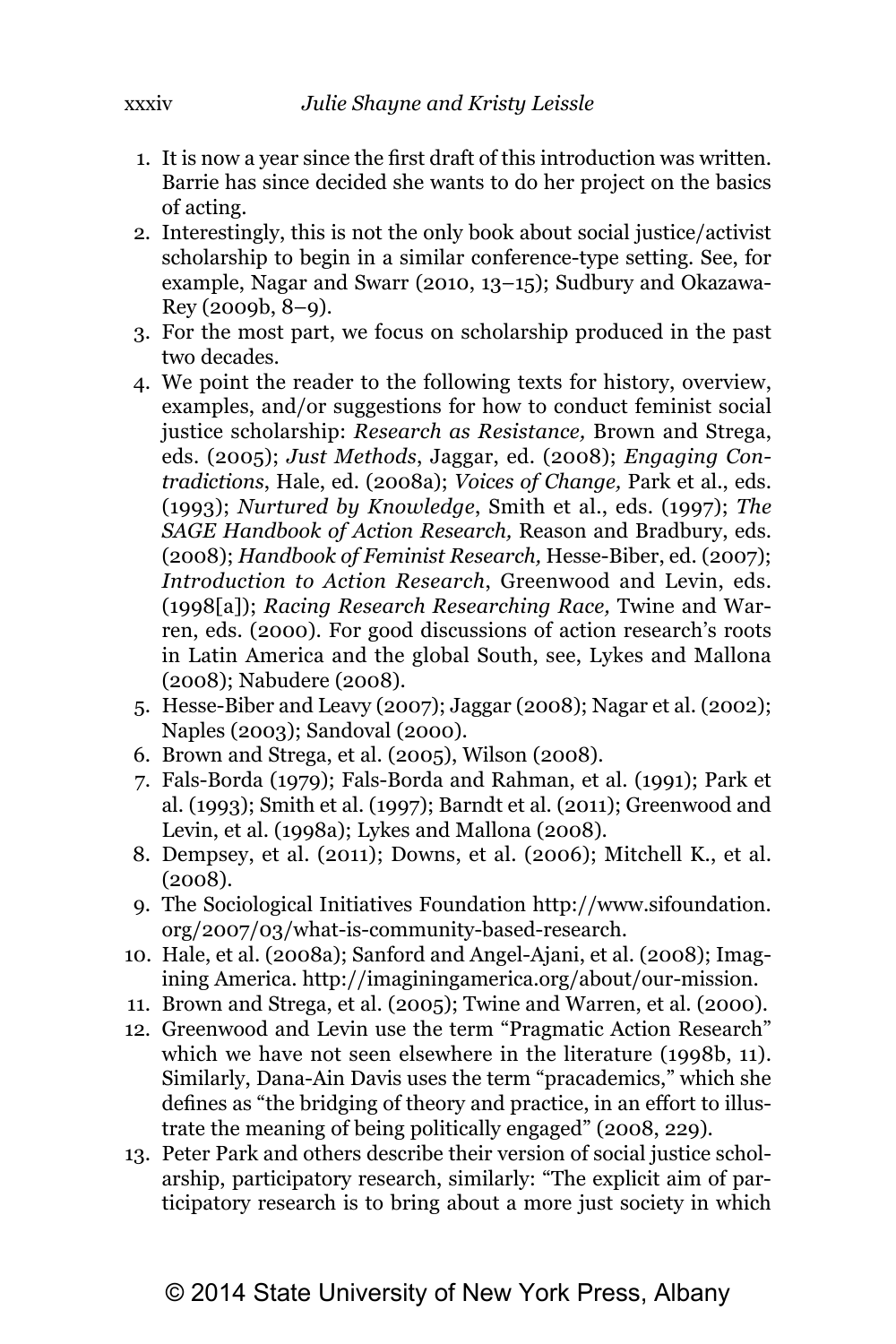no groups or classes of people suffer from the deprivation of life's essentials, such as food, clothing, shelter, and health, and in which all enjoy basic human freedoms and dignity" (1993, 2).

- 14. This is not to suggest that all of the contributors share an identical vision of social justice. Indeed, as editor of the collection, Shayne never explicitly asked the authors how they define the concept. Charles Hale, editor of *Engaging Contradictions: Theory, Politics, and Methods of Activist Scholarship* (2008a) offers a similarly general observation in his introduction: "By shared political sensibilities, I do not mean homogeneity, but rather a shared commitment to basic principles of social justice that is attentive to inequalities of race, gender, class and sexuality and aligned with struggles to confront and eliminate them" ([b]7).
- 15. Interestingly, and perhaps not surprisingly, both of these definitions come from books, like this one, which are also part of SUNY's Praxis: Theory in Action series, ed. Nancy Naples.
- 16. Roberta Villalón, contributor to this volume, notes that the term "progressive" does not always travel well internationally. Rather, it is more of a U.S.-bound term.
- 17. There are countless other definitions of social justice scholarship. Some others we appreciate include: "[A]ction research is neither a theory nor a particular set of methods. It is a way of orchestrating combined research and social change activities to pursue collectively desired outcomes" (Greenwood 2008, 330). Another useful one is: "The distinctive contribution of activist scholarship, rather, is to enact an alternative way of doing research that attempts to contribute to the social good and to modestly advance the frontiers of knowledge, while training a bright light of critical scrutiny on the inequities of university-based knowledge production and attempting to ameliorate these inequities through the research process itself" (Hale 2008b, 23).
- 18. Gramsci figures heavily into analyses and explanations of activist scholarship, particularly participatory action research (PAR). Similarly, Gramsci's ideas are typically paired with Paulo Freire. For example, see Barndt 2011; Hall 1993; Gaventa, 1993; Gaventa and Cornwall 2008.
- 19. Despite PAR's initial liberatory ideology and potential, it has since been criticized for being coopted by a host of oppressive institutions, including the World Bank. For example, see Potts and Brown (2005, 256, 281); Barndt (2011, 16, 141–42, note 79); Heaney (1993, 41–46); Gaventa and Cornwall (2008); Nagar and Swarr (2010, 8).
- 20. See also Weir 2008.